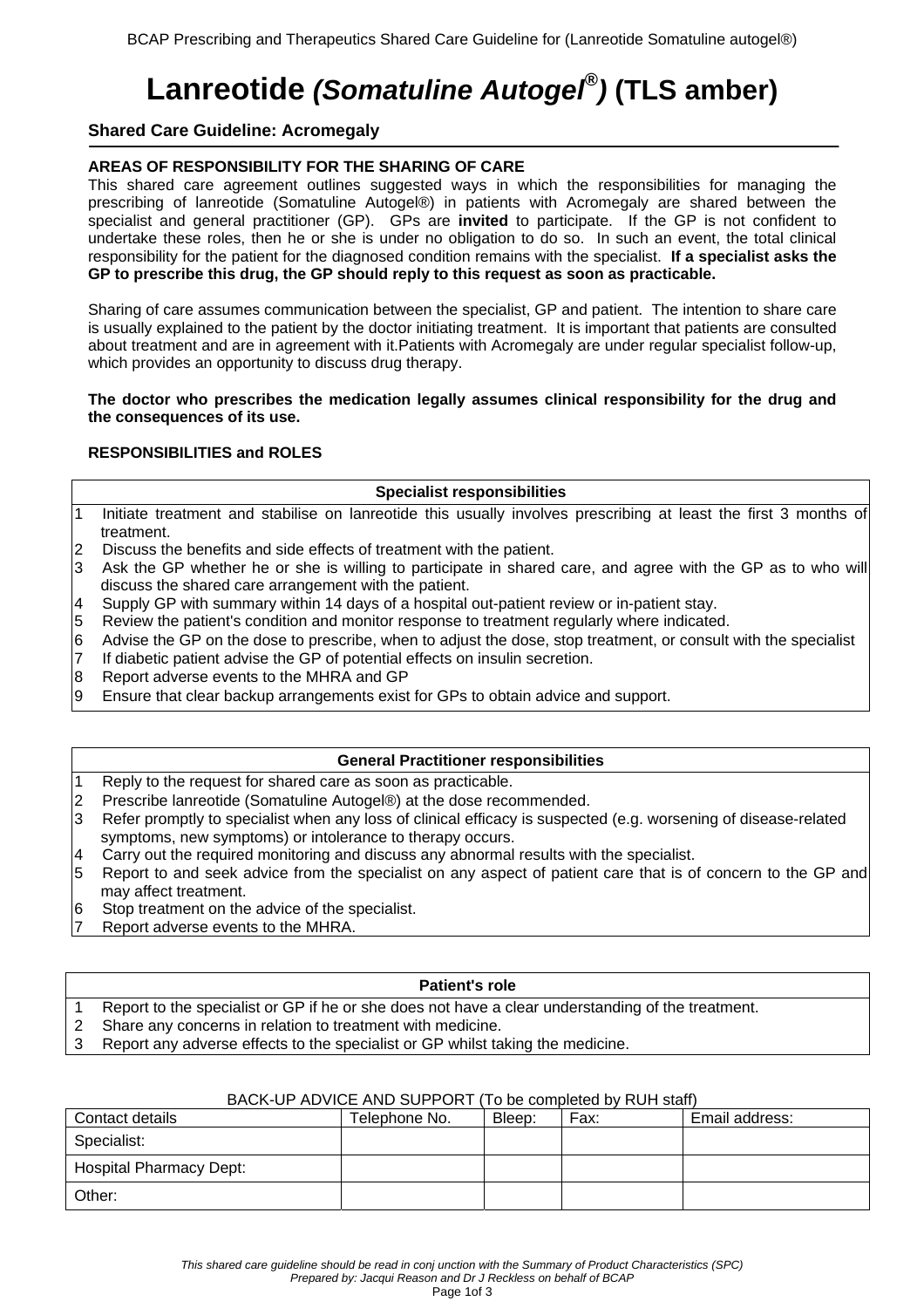# **MONITORING**

## **Secondary care**

The hospital specialist will perform ongoing medical and biochemical assessment of response to therapy, including pituitary function tests, pituitary imaging and visual field measurement, where relevant; and consider additional or alternative therapies where necessary.

Yearly specialist follow up will be the usual requirement

# **Primary care**

When treatment is established, efficacy monitoring is by 6-monthly blood IGF-1 measurements, ideally achieving levels in the mid-upper part of the normal range.

Normal IGF-1 levels depend on age and gender, and the reference numbers may vary slightly depending on which laboratory provides the results.

If there is any loss of control of blood sugar in diabetic patients the GP can adjust anti-diabetic treatment as necessary.

However the GP could liaise with the specialist if there is:

- Loss of control of symptoms of acromegaly
- Symptoms of gallstones
- Unacceptable increases in side effects(eg gastrointestinal, injection site reactions)
- Pregnancy
- Need for advice at any time they consider necessary.

# **SUPPORTING INFORMATION**

#### **Licensed indications**

Lanreotide (Somatuline autogel®) is licensed for the treatment of individuals with acromegaly when the circulating levels of growth hormone (GH) and /or insulin-like growth factor-1(IGF-1) remain abnormal after surgery and/or radiotherapy, or in patients who otherwise require medical treatment. The goal of treatment in acromegaly is to reduce GH and IGF-1 levels and where possible to normalise these values.

Acromegaly is a rare growth disorder characterised by a clinical syndrome resulting primarily from the effects of excess growth hormone and insulin- like growth factor-1 (IGF-1) on various organ systems .Acromegaly is almost always caused by a pituitary tumour.

Clinical features of the disease include: course facial features, enlargement of the hands and feet, soft tissue thickening (carpal tunnel syndrome) , headache, excessive sweating, prognathism, separation of teeth and macroglossia, obstructive sleep apnoea, cardiovascular disease ( hypertension, cardiomyopathy) arthralgia (accelerated osteoarthrosis), impaired glucose tolerance/diabetes mellitus and goitre.

It is a disabling and disfiguring disease that is associated with 2 to 3 fold increase in mortality, with an increased risk of death from cardiovascular disease, respiratory disease and colon cancer. All cause mortality, cancer and cardiovascular death rates are reduced to that of the reference population when GH levels are normalised.

#### **Indications for the purpose of this guideline**

Treatment of patients with acromegaly who are adequately controlled on s/c treatment with a somatostatin analogue; in whom surgery, radiotherapy or dopamine agonist treatment is inappropriate or ineffective, or in the interim period until radiotherapy becomes fully effective

#### **Treatment goals**

The main goals of treatment are to reduce tumour volume, ameliorate symptoms, reduce GH hypersecretion and maintain normal levels of other pituitary hormones.

# **Treatment Schedule (including dosage and administration)**

The recommended dose is 60 – 120mg administered every 28 days.

The GP will be advised of the dose the patient has been stabilised on by the hospital consultant.

- The dose will require to be administered by a nurse.
- The dose is given by deep subcutaneous injection into the superior external quadrant of the buttock.
- The needle should be inserted rapidly to its full length, perpendicularly to the skin.
- No dose adjustments are needed for renal or liver impairment or in elderly patients.
- Treatment should be continued for as long as the patient is responding –getting relief of symptoms
- Lanreotide must be stored in a fridge.

### **Contraindications and precautions for use**

Lanreotide is contraindicated in:

• Hypersensitivity to lanreotide or related peptides